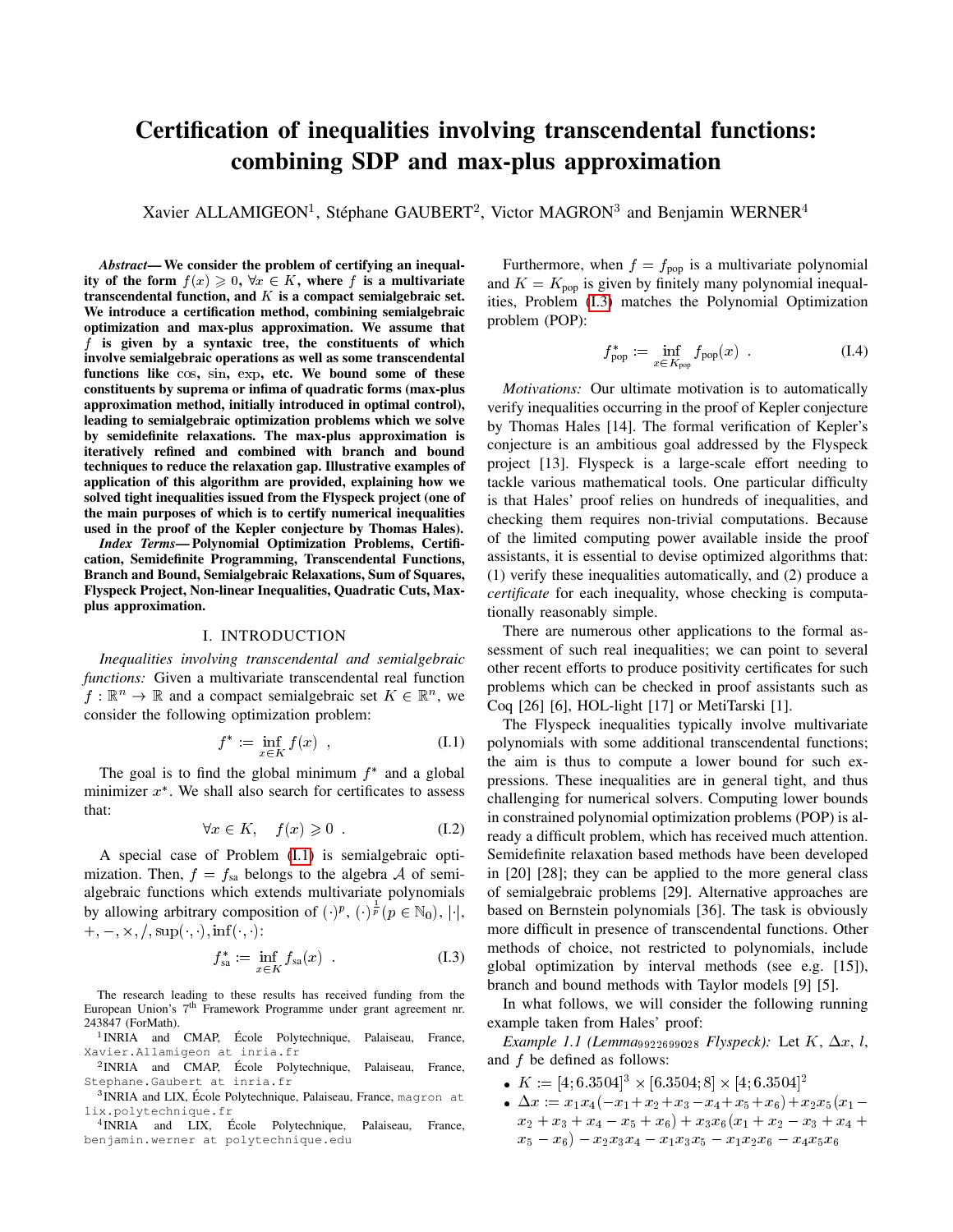•  $l(x) := -\frac{\pi}{2} + 1.6294 - 0.2213(\sqrt{x_2} + \sqrt{x_3} + \sqrt{x_5} + \sqrt{x_6} - 8.0) + 0.913(\sqrt{x_4} - 2.52) + 0.728(\sqrt{x_1} - 2.0)$ •  $f(x) := l(x) + \arctan \frac{\partial_4 \Delta x}{\partial x}$  $4x_1\Delta x$ 

Then,  $\forall x \in K, f(x) \geq 0.$ 

*Contribution:* In this paper, we present a certification framework, combining Lasserre SDP relaxations of semialgebraic problems with max-plus approximation by quadratic functions.

The idea of max-plus approximation comes from optimal control: it was originally introduced by Fleming and McEneaney [11], and developed by several authors [3], [12], [23], [24], [31], to represent the value function by a "maxplus linear combination", which is a supremum of certain basis functions, like quadratic forms. When applied to the present context, this idea leads to approximate from above and from below every transcendental function appearing in the description of the problem by infima and suprema of finitely many quadratic forms. In that way, we are reduced to a converging sequence of semialgebraic problems. A geometrical way to interpret the method is to think of it in terms of "quadratic cuts": quadratic inequalities are successively added to approximate the graph of a transcendental function.

The proposed method (Figure [2\)](#page-4-0) may be summarized as follows. Let  $f$  be a function and  $K$  a box issued from a Flyspeck inequality, so  $f$  belongs to the set of transcendental functions obtained by composition of semialgebraic functions with arctan, arccos, arcsin, exp, log,  $|\cdot|$ ,  $(\cdot)^{\frac{1}{p}}$  ( $p \in$  $\mathbb{N}_0$ , +, -, x, /, sup(, ,), inf(, ). We alternate steps of approximation, in which an additional quadratic function is added to the representation, and optimization steps, in which an SDP relaxation from Lasserre hierarchy is solved. The information on the location of the optimum inferred from this relaxation is then used to refine dynamically the quadratic approximation. In this way, at each step of the algorithm, we refine the following inequalities

$$
f^* \geqslant f^*_{sa} \geqslant f^*_{pop} \quad , \tag{I.5}
$$

where  $f^*$  is the optimal value of the original problem  $f_{sa}^*$ the optimal value of its current semialgebraic approximation, and  $f_{pop}^*$  the optimal value of the SDP relaxation which we solve. The lower estimate  $f_{pop}^*$  does converge to  $f^*$ . This follows from a theorem of Lasserre (convergence of moment SDP relaxations) and from the consistency of maxplus approximation, see Theorem [3.3.](#page-4-1)

Max-plus approximation has attracted interest because it may attenuate the "curse of dimensionality" for some structured problems [25]. Indeed, the estimate of [12] shows that the number of quadratic terms needed to reach an  $\epsilon$ approximation of a function of d variables is of order  $\epsilon^{-d/2}$ , where  $d$  is the dimension. Hence, max-plus approximations can be applied to fixed, small dimensional sub-expressions of complex high dimensional expressions, in a curse of dimensionality free way. In particular, in the Flyspeck inequalities involve generally 6 variables, but only univariate transcendental functions, so  $d = 1$ .

An alternative, more standard approach, is to approximate transcendental functions by polynomials of a sufficiently high degree, and to apply SDP relaxations to the polynomial problems obtained in this way. Further experiments presented in [4] indicate that this method is not always scalable. Another alternative approach, which is quite effective on Flyspeck type inequalities, is to run branch and bound type algorithms with interval arithmetics. However, in some instances, this leads to certifying an exponential number of interval arithmetics computations. Thus, it is of interest to investigate hybrid methods such as the present one, in order to obtain more concise certificates.

An important issue, for the practical efficiency of the method, is the simultaneous tuning of the precision of the max-plus approximation and of the orders of semidefinite relaxation. How to perform optimally this tuning is still not well understood. However, we present experimental results, both for some elementary examples as well as non-linear inequalities issued from the Flyspeck project, giving some indication that certain hard subclasses of problems (sum of arctan of correlated functions in many variables) can be solved in a scalable way.

To solve the POP instances, several solvers are available as Gloptipoly [18] or Kojima sparse refinement of the hierarchy of SDP relaxations [33], implemented in the SparsePOP solver [34]. These solvers are interfaced with several SDP solvers (e.g. SeDuMi [32], CSDP [7], SDPA [35]).

The paper is organized as follows. In Section [II,](#page-1-0) we recall the definition and properties of Lasserre relaxations of polynomial problems, together with reformulations by Lasserre and Putinar of semialgebraic problems classes. The maxplus approximation, and the main algorithm are presented in Section [III.](#page-2-0) In Section [IV,](#page-4-2) we show how the algorithm can be combined with standard domain subdivision methods, to reduce the relaxation gap. Numerical results are presented in Section [V.](#page-5-0)

## <span id="page-1-0"></span>II. NOTATION AND PRELIMINARY RESULTS

Let  $\mathbb{R}_d[X]$  be the vector space of real forms in n variables of degree d and  $\mathbb{R}[X]$  the set of multivariate polynomials in n variables. We also define the cone  $\Sigma_d[X]$  of sums of squares of degree at most 2d.

## *A. Constrained Polynomial Optimization Problems and SOS*

We consider the general constrained polynomial optimization problem (POP):

<span id="page-1-1"></span>
$$
f_{\text{pop}}^* := \inf_{x \in K_{\text{pop}}} f_{\text{pop}}(x), \tag{II.1}
$$

where  $f_{\text{pop}} : \mathbb{R}^n \to \mathbb{R}$  is a *d*-degree multivariate polynomial,  $K_{\text{pop}}$  is a compact set defined by polynomials inequalities  $g_1(x) \geq 0, \ldots, g_m(x) \geq 0$  with  $g_i(x) : \mathbb{R}^n \to \mathbb{R}$  being a real-valued polynomial of degree  $w_i$ ,  $i = 1, \ldots, m$ . We call  $K_{\text{pop}}$  the feasible set of Problem [\(II.1\)](#page-1-1). Let  $g_0 := 1$ . We introduce the k-truncated quadratic module  $M_k(K_{\text{pop}})$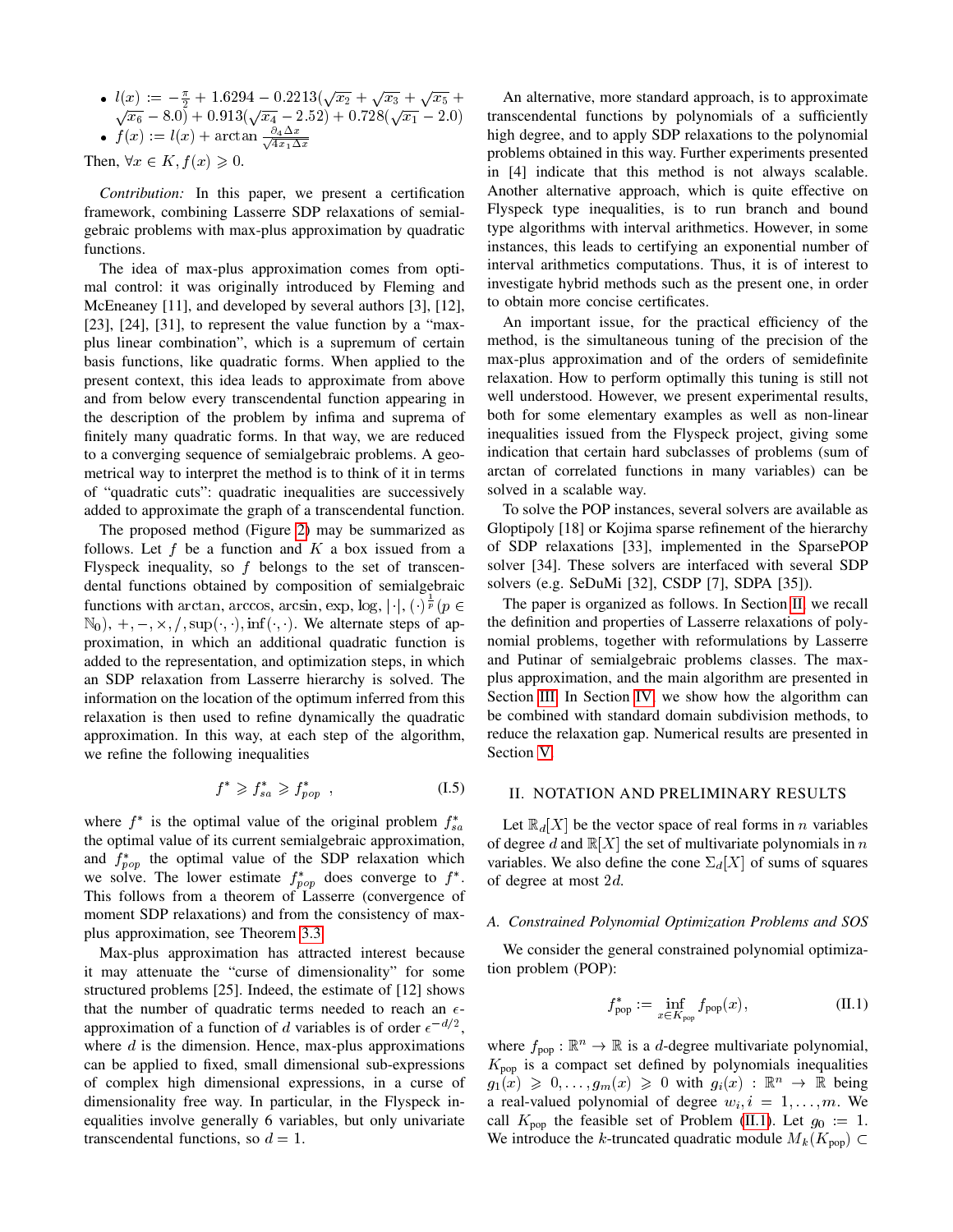$\mathbb{R}_{2k}[X]$  associated with  $g_1, \dots, g_m$ :

$$
M_k(K_{\text{pop}}) = \left\{ \sum_{j=0}^m \sigma_j(x) g_j(x) : \sigma_j \in \Sigma_{k - \lceil w_j/2 \rceil}[X] \right\}
$$

Let  $k \ge k_0 := \max([d/2], \max_{0 \le j \le m} \{ [w_j/2] \})$  and consider the following hierarchy of semidefinite relaxations:

$$
Q_k: \left\{ \begin{array}{c} \sup_{\mu,\sigma_0,\cdots,\sigma_m} \mu \\ f_{\text{pop}}(x) - \mu \in M_k(K_{\text{pop}}), \end{array} \right.
$$

and denote by  $\sup(Q_k)$  its optimal value.

*Theorem 2.1 (Lasserre [20]):* The sequence of optimal values  $(\sup(Q_k))_{k\geq k_0}$  is non-decreasing. If the quadratic module  $M_k(K_{\text{pop}})$  is archimedean, then this sequence converges to  $f^*_{\text{pop}}$ .

The non-linear inequalities to be proved in the Flyspeck project typically involve a variable x lying in a box  $K \subset \mathbb{R}^n$ , thus the archimedean condition holds in our case.

## <span id="page-2-3"></span>*B. Semialgebraic Optimization*

In this section, we recall how the previous approach can be extended to semialgebraic optimization problems by introducing lifting variables.

Given a semialgebraic function  $f_{sa}$ , we consider the problem  $f_{sa}^* = \inf_{x \in K_{sa}} f_{sa}(x)$ , where  $K_{sa} := \{x \in \mathbb{R}^n :$  $g_1(x) \geq 0, \ldots, g_m(x) \geq 0$  is a basic semialgebraic set. We suppose that  $f_{sa}$  is well-defined and thus has a basic semialgebraic lifting. Then, following the approach described in [21], we can add auxiliary lifting variables  $z_1, \ldots, z_p$ , and construct polynomials  $h_1, \ldots, h_s \in \mathbb{R}[x, z_1, \ldots, z_p]$  defining the semialgebraic set  $K_{\text{pop}} := \{ (x, z_1, \ldots, z_p) \in \mathbb{R}^{n+p} \}$  $x \in K_{sa}, h_1(x, z) \geq 0, \ldots, h_s(x, z) \geq 0$ , ensuring that  $f^*_{\text{pop}} := \inf_{(x,z) \in K_{\text{pop}}} z_p$  is a lower bound of  $f^*_{\text{sa}}$ .

To ensure that the archimedean condition is preserved, we add bound constraints over the lifting variables. These bounds are computed by solving semialgebraic optimization sub-problems.

<span id="page-2-5"></span>*Example 2.2 (from Lemma*<sup>9922699028</sup> *Flyspeck):*

Continuing Example [1.1,](#page-0-2) we consider the function  $f_{\text{sa}} = \frac{\partial_4 \Delta x}{\sqrt{4x \cdot \Delta}}$  $\frac{\partial_4 \Delta x}{\partial_4 x_1 \Delta x}$  and the set  $K_{sa} := [4, 6.3504]^3 \times$  $[6.3504, 8] \times [4, 6.3504]^2$ . The latter can be equivalently rewritten as

$$
K_{sa} := \{ x \in \mathbb{R}^6 : g_1 \geq 0, \dots, g_{12} \geq 0 \}
$$

where  $g_1 := x_1 - 4, g_2 := 6.3504 - x_1, \ldots, g_{11} := x_6 4, g_{12} := 6.3504 - x_6.$ 

We introduce two lifting variables  $z_1$  and  $z_2$ , respectively representing the terms  $\sqrt{4x_1\Delta x}$  and  $\frac{\partial_4 \Delta x}{\sqrt{4x_1\Delta x}}$ . We also use a  $\overline{\Delta x}$  and  $\frac{\partial_4 \Delta x}{\sqrt{4x_1 \Delta x}}$ . We also use a lower bound  $m_1$  of  $\inf_{x \in K_{sa}} \sqrt{4x_1 \Delta x}$  and an upper bound  $M_1$  of sup<sub> $x \in K_{sa}$ </sub>  $\sqrt{4x_1 \Delta x}$  which can be both computed by solving auxiliary sub-problems.

Now the basic semialgebraic set  $K_{\text{pop}}$  can be defined as follows:

$$
K_{\text{pop}} := \{ (x, z_1, z_2) \in \mathbb{R}^{6+2} : x \in K_{\text{sa}}, h_l(x, z_1, z_2) \geq 0, \quad l = 1, ..., 7 \}
$$

where the multivariate polynomials  $h_l$  are defined by:

$$
h_1 := z_1 - m_1 \t h_5 := z_1
$$
  
\n
$$
h_2 := M_1 - z_1 \t h_6 := z_2 z_1 - \partial_4 \Delta x
$$
  
\n
$$
h_3 := z_1^2 - 4x_1 \Delta x \t h_7 := -z_2 z_1 + \partial_4 \Delta x
$$
  
\n
$$
h_4 := -z_1^2 + 4x_1 \Delta x
$$

Let  $h_0 := 1, \omega_l := \deg h_l, \ 0 \leq l \leq 7$  and define the quadratic module  $M_k(K_{\text{pop}})$  by:

<span id="page-2-1"></span>
$$
M_k(K_{\text{pop}}) = \Big\{ \sum_{j=1}^{12} \sigma_j(x) g_j(x) + \sum_{l=0}^{7} \theta_l(x) h_l(x) : \\ \sigma_j \in \Sigma_{k-1}[X], 1 \leq j \leq 12, \theta_l \in \Sigma_{k-[\omega_l/2]}[X], 0 \leq l \leq 7 \Big\}
$$

Consider the following semidefinite relaxations:

$$
Q_k^{sa}: \begin{cases} \sup_{\mu, \sigma_1, \cdots, \sigma_{12}, \theta_0, \cdots, \theta_7} \mu \\ z_2 - \mu \in M_k(K_{\text{pop}}) \end{cases}
$$

If  $k \geq k_0 := \max_{0 \leq l \leq 7} {\vert \omega_l/2 \vert } = 2$ , then as a special case of Theorem [2.1,](#page-2-1) the sequence  $(\sup(Q_k^{sa}))_{k \geq 2}$  is monotonically non-decreasing and converges to  $f_{sa}^*$ . A tight lower bound  $m_3 = -0.445$  is obtained at the third relaxation.

## III. TRANSCENDENTAL FUNCTIONS UNDERESTIMATORS

<span id="page-2-0"></span>In this section, we introduce an algorithm allowing to determine that a multivariate transcendental function is positive (Problem [\(I.2\)](#page-0-3)). The algorithm relies on an adaptive basic-semialgebraic relaxation, in which approximations of transcendental functions by suprema or infima of quadratic forms are iteratively refined.

## <span id="page-2-4"></span>*A. Max-plus Approximation of Semiconvex Functions*

Let B be a set of functions  $\mathbb{R}^n \to \mathbb{R}$ , whose elements will be called *max-plus basis functions*. Given a function  $f: \mathbb{R}^n \to \mathbb{R}$ , we look for a representation of f as a linear combination of basis functions in the max-plus sense, i.e.,

<span id="page-2-2"></span>
$$
f = \sup_{w \in \mathcal{B}} (a(w) + w)
$$
 (III.1)

:

where  $(a(w))_{w\in\mathcal{B}}$  is a family of elements of  $\mathbb{R}\cup\{-\infty\}$  (the "coefficients"). The correspondence between the function  $x \mapsto f(x)$  and the coefficient function  $w \mapsto a(w)$  is a well studied problem, which has appeared in various guises (Moreau conjugacies, generalized Fenchel transforms, Galois correspondences, see [2] for more background).

The idea of max-plus approximation [3], [11], [22] is to choose a space of functions  $f$  and a corresponding set  $\beta$  of basis functions  $w$ , and to approximate from below a given f in this space by a finite max-plus linear combination,  $f \simeq$  $\sup_{w \in \mathcal{F}} (a(w) + w)$  where  $\mathcal{F} \subset \mathcal{B}$  is a finite subset. Note that  $\sup_{w \in \mathcal{F}} (a(w) + w)$  is not only an approximation but a valid lower bound of  $f$ .

Following [3], [11], for each constant  $\gamma \in \mathbb{R}$ , we shall consider the family of quadratic functions  $\mathcal{B} = \{w_u \mid y \in$  $\mathbb{R}^n$  where

$$
w_y(x):=-\frac{\gamma}{2}\|x-y\|^2
$$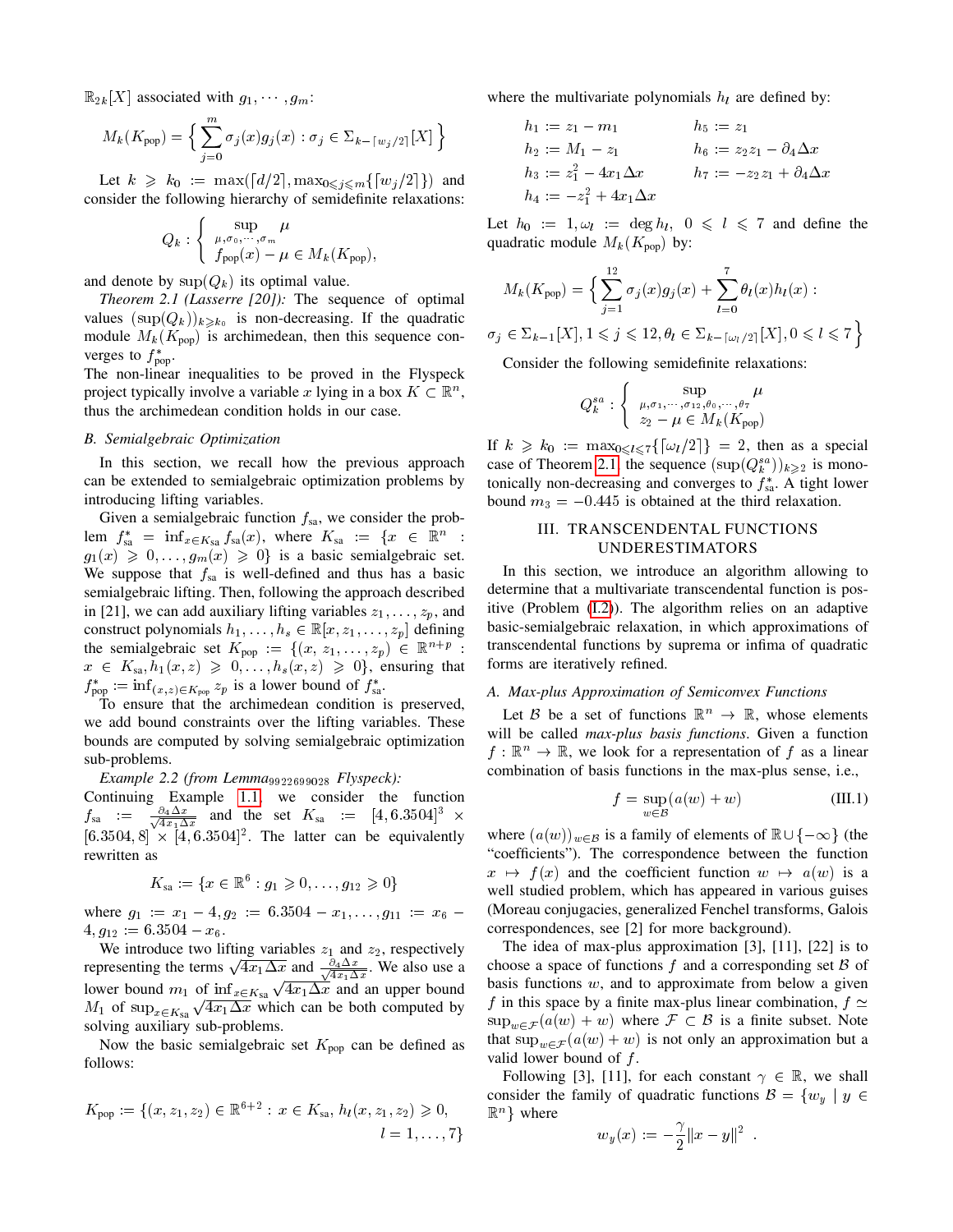Recall that a function is  $\gamma$ -semiconvex if and only if the function  $x \mapsto \phi(x) + \frac{\gamma}{2}|x|^2$  is convex. Then, it follows from Legendre-Fenchel duality that the space of functions f which can be written as [\(III.1\)](#page-2-2) is precisely the set of lower semicontinuous  $\gamma$ -semiconvex functions.

The transcendental functions which we consider here are twice continuously differentiable. Hence, their restriction to any bounded convex set is  $\gamma$ -semiconvex for a sufficiently large  $\gamma$ , so that they can be approximated by finite suprema of the form  $\sup_{w \in \mathcal{F}} (a(w)+w)$  with  $\mathcal{F} \subset \mathcal{B}$ . A result of [12] shows that if  $N = |\mathcal{F}|$  basis functions are used, then the best approximation error is  $O(1/N^{2/n})$  (the error is the supnorm, over any compact set), provided that the function to be approximated is of class  $C^2$ . Equivalently, the approximation error is of order  $O(h^2)$  where h is a space discretization step. Note that the error of max-plus approximation is of the same order as the one obtained by conventional  $P_1$  finite elements under the same regularity assumption. For the applications considered in this paper,  $n = 1$ .

In this way, starting from a transcendental univariate elementary function  $f \in \mathcal{T}$ , such as arctan, exp, *etc*, defined on a real bounded interval  $I$ , we arrive at a semialgebraic lower bound of  $f$ , which is nothing but a supremum of a finite number of quadratic functions.

*Example 3.1:* Consider the function  $f = \arctan$  on an interval  $I := [m, M]$ . For every point  $a \in I$ , we can find a constant  $\gamma$  such that

$$
\arctan(x) \ge \text{par}_a^-(x) := -\frac{\gamma}{2}(x-a)^2 + f'(a)(x-a) + f(a)
$$
.

Choosing  $\gamma = \sup_{x \in I} -f''(x)$  always work. However, it will be convenient to allow  $\gamma$  to depend on the choice of a to get tighter lower bounds. Choosing a finite subset  $A \subset I$ , we arrive at an approximation

$$
\forall x \in I, \arctan(a) \geq \max_{a \in A} \operatorname{par}_{a}^{-}(x) . \tag{III.2}
$$

Semialgebraic overestimators  $x \mapsto \min_{a \in A} \text{par}_a^+(x)$  can be defined in a similar way.

#### <span id="page-3-1"></span>*B. An Adaptive Semialgebraic Approximation Algorithm*

We now consider an instance of Problem [\(I.2\)](#page-0-3). As in Flyspeck inequalities, we assume that  $K$  is a box. We assimilate the objective function  $f$  with its abstract syntax tree  $t$ . We assume that the leaves of  $t$  are semialgebraic functions in the set  $A$ , and other nodes are univariate transcendental functions (arctan, *etc*) or basic operations  $(+, \times, -, /)$ . For the sake of the simplicity, we suppose that each univariate transcendental function is monotonic.

We first introduce the auxiliary algorithm samp\_approx, presented in Fig. [1.](#page-3-0) Given an abstract syntax tree  $t$  and a box  $K$ , this algorithm computes lower and upper bounds of t over K, and max-plus approximations of t by means of semialgebraic functions. It is also parametrized by a finite sequence of control points used to approximate transcendental functions by means of parabola.

The algorithm samp approx is defined by induction on the abstract syntax tree  $t$ . When  $t$  is reduced to a leaf,

- **Input:** tree t, box K, SDP relaxation order k, control points sequence  $s = x_1, \ldots, x_r \in K$
- **Output:** lower bound m, upper bound M, lower tree  $t^-$ , upper tree  $t^+$
- 1: if  $t \in \mathcal{A}$  then
- 2: **return** min\_sa  $(t, k)$ , max\_sa  $(t, k)$ ,  $t$ ,  $t$
- 3: else if  $r := \text{root}(t) \in \mathcal{T}$  parent of the single child c then
- 4:  $m_c, M_c, c^-, c^+ := \texttt{samp\_approx}(c, K, k, s)$
- 5:  $par^-$ ,  $par^+$ : = build\_par( $r, m_c, M_c, s$ )
- 6:  $t^-, t^+ := \text{composite}(\text{par}^-, \text{par}^+, c^-, c^+)$
- 7: return min\_sa  $(t^{-},\ k)$ , max\_sa  $(t^{+},\ k),\ t^{-},\ t^{+}$
- 8: else if bop := root (t) is a binary operation parent of two children  $c_1$  and  $c_2$  then
- 9:  $m_{c_i}, M_{c_i}, c_i^-, c_i^+$  := samp\_approx $(c_i, K, k, s)$  for  $i \in \{1, 2\}$
- $10:$  $\bar{c}^-, t^+ := \texttt{compose\_bop}(c_1^-, c_1^+, c_2^-, c_2^+)$
- 11: **return** min\_sa( $t^-, k$ ), max\_sa( $t^+, k$ ),  $t^-, t^+$
- 12: end

<span id="page-3-0"></span>Fig. 1. samp approx : recursive semialgebraic max-plus approximation algorithm

*i.e.* it represents a semialgebraic function of A, we call the functions  $min\_sa$  and  $max\_sa$  which determine lower and upper bounds using techniques presented in Section [II-B.](#page-2-3) In this case, the tree  $t$  provides an exact semialgebraic estimator. If the root of  $t$  corresponds to a transcendental function node  $r \in \mathcal{T}$  taking a single child c as argument, lower and upper bounds  $c_m$  and  $c_M$  are recursively obtained, as well as estimators  $c^-$  and  $c^+$ . Then we apply the function build par that builds the parabola at the given control points, by using the convexity/semiconvexity properties of r, as explained in Section [III-A.](#page-2-4) An underestimator  $t^-$  as well as an overestimator  $t^+$  are determined by composition (so-called compose function) of the parabola with  $c^-$  and  $c<sup>+</sup>$ . Notice that the behaviour of compose depends on the monotonicity properties of  $r$ . These approximations  $t^-$  and  $t^+$  are semialgebraic functions of A, whence we can also compute their lower and upper bounds using min\_sa and max sa. The last case occurs when the root of  $t$  is a binary operation whose arguments are two children  $c_1$  and  $c_2$ . We can apply recursively samp approx to each child and get semialgebraic underestimators  $c_1^-, c_2^-$  and overestimators  $c_1^+,$  $c_2^+$ . Note that when the binary operation is the multiplication or the division, we assume that the estimators of  $c_1$  or  $c_2$  have a constant sign. We have observed that in practice, all the inequalities that we consider in the Flyspeck project satisfy this restriction.

Our main optimization algorithm samp optim, presented in Fig. [2,](#page-4-0) relies on samp approx and chooses the sequence of control points s dynamically. At the beginning, the set of control points consists of a single point of the box K, chosen so as to minimize the value of the function associated to the tree  $t$  among a set of random points (Line [1](#page-3-0)). Then, at each iteration of the loop from Lines [4](#page-3-0) to [10](#page-3-0), the algorithm samp approx is called to compute a lower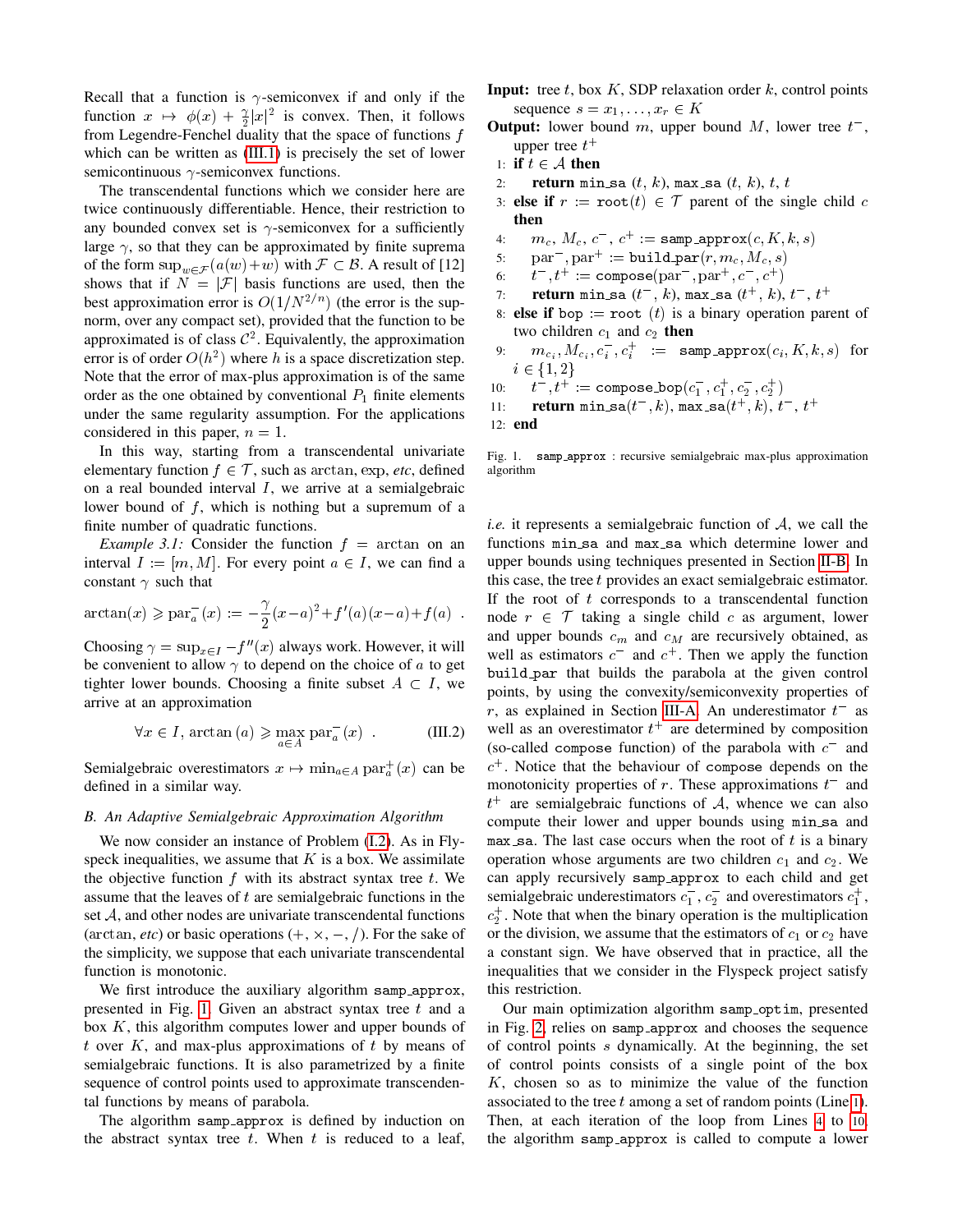**Input:** tree t, box K, iter<sub>max</sub> (optional argument)

```
Output: lower bound m, feasible solution x_{opt}1: s := [ argmin (randeval t) ] s \in K2: n := 03: m := -\infty4: while n \leqslant iter_{\text{max}} do
 5: Choose an SDP relaxation order k6: m, M, t^{-}, t^{+} : = samp_approx (t, K, k, s)7: x_{opt} := guess_argmin (t^-)\triangleright t^-(x_{opt}) \simeq m8: s := s \cup \{x_{opt}\}\9: n := n + 110: done
11: return m, x_{\text{on }t}
```
<span id="page-4-0"></span>

bound  $m$  of the function  $t$  (Line [4\)](#page-3-1). At Line [7](#page-3-0), a minimizer candidate  $x_{opt}$  of the underestimator tree  $t^-$  is computed. It is obtained by projecting a solution  $x_{sdp}$  of the SDP relaxation of Section [II-B](#page-2-3) on the coordinates representing the first order moments, following [20, Theorem 4.2]. However, the projection may not belong to  $K$  when the relaxation order  $k$  is not large enough. This is why tools like SparsePOP use local optimization solver in a post-processing step, providing a point in K which may not be a global minimizer. In any case,  $x_{\text{opt}}$  is then added to the set of control points (Line [8\)](#page-3-0). Alternatively, if we are only interested in determining whether the infimum of  $t$  over  $K$  is non-negative (Problem [\(I.2\)](#page-0-3)), the loop can be stopped as soon as  $m \geq 0$ .

When we call several times samp approx inside the loop from Lines [4](#page-3-0) to [10](#page-3-0), we do not need to always compute recursively the underestimators and overestimators as well as bounds of all the nodes and the leaves of the abstract syntax tree. Instead, we "decorate" the tree with interval and semialgebraic values containing these information, based on previous iterations.

*Example 3.2 (Lemma*<sup>9922699028</sup> *Flyspeck):* We continue Example [2.2.](#page-2-5) Since we computed lower and upper bounds  $(m \text{ and } M)$  for  $f_{sa} := \frac{\partial_4 \Delta x}{\sqrt{4x+\Delta}}$  $\frac{\partial_4 \Delta x}{\partial_4 x_1 \Delta x}$ , we know that the  $f_{\rm sa}$ argument of arctan lies in  $I := [m, M]$ . We describe three iterations of the algorithm. Fig. [3](#page-4-3) illustrates the related semialgebraic underestimators hierarchy.

- 0) Multiple evaluations of  $f$  return a set of values and we obtain a first minimizer guess  $x_1 := \text{argmin} (\text{randeval})$ f) corresponding to the minimal value of the set.  $x_1 :=$ (4:8684; 4:0987; 4:0987; 7:8859; 4:0987; 4:0987)
- 1) We compute  $a_1 := f_{sa}(x_1) = 0.3962$ , get the equation of  $par_1^-$  with build<sub>par</sub> and finally compute  $m_1 \leq$  $\min_{x \in K} \{ l(x) + \text{par}_{a_1}^{-}(f_{sa}(x)) \}.$  For  $k = 2$ , we obtain  $m_1$  = -0.2816 < 0 and a new minimizer  $x_2$  :=  $(4, 6.3504, 6.3504, 6.3504, 6.3504, 6.3504).$
- 2)  $a_2 := f_{sa}(x_2) = -0.4449$ ,  $par_{a_2}^-$  and  $m_2 \leq$  $\min_{x \in K} \{l(x) + \max_{i \in \{1,2\}} \{\text{par } \frac{1}{a_i}(f_{sa}(x))\}\}\.$  For  $k =$ 2, we get  $m_2 = -0.0442 < 0$  and a new minimizer  $x_3 := (4.0121, 4.0650, 4.0650, 6.7455, 4.0650, 4.0650).$
- 3)  $a_3 := f_{sa}(x_3) = 0.1020, \ \text{par}_{a_3}^-, \text{ and } m_3 \leq$  $\min_{x \in K} \{l(x) + \max_{i \in \{1,2,3\}} \{ \text{par } \frac{-}{a_i} (f_{\text{sa}}(x)) \} \}.$  For  $k =$



<span id="page-4-3"></span>Fig. 3. A hierarchy of Semialgebraic Underestimators for arctan

<span id="page-4-1"></span>2, we obtain  $m_3 = -0.0337 < 0$ , obtain a new minimizer  $x_4$ .

We denote by  $t_i^-$  the underestimator computed at the  $i^{\text{th}}$  iteration of the algorithm samp optim, and by  $x_{opt}^i$  the corresponding minimizer candidate.

*Theorem 3.3 (Convergence of samp\_optim):* Assume that at each iteration  $i$ , the SDP relaxation order is chosen to be large enough so that  $x_{opt}^i$  is a global minimizer of  $t_i^-$ . Then every accumulation point of the sequence of  $(x_{opt}^i)_i$ is a global minimizer of  $t$  over  $K$ .

Theorem [3.3](#page-4-1) can be proved using the convergence of Lasserre hierarchy of SDP relaxation [20], together with the following lemma:

*Lemma 3.4:* There exists a positive constant C such that,

$$
\forall i \geq 1, \forall x \in K, \ t(x) - t_i^-(x) \leq C d(x, S_i)^2, \qquad \text{(III.3)}
$$

where  $d$  denotes the euclidean distance and  $S_i$  is the set of points  $x_{opt}^1, \ldots, x_{opt}^i$ .

The time complexity of our algorithm strongly depends on the relaxation order k. Indeed, if  $p$  is the number of the control points, then the number of moment variables in the SDP problem  $Q_k$  is in  $O((n+p)^{2k})$ , and the size of linear matrix inequalities involved are in  $O((n+p)^k)$ . The complexity of samp optim is therefore exponential in  $k$ . Notice that there are several ways to decrease the size of these matrices. First, symmetries in SDP relaxations for polynomial optimization problems can be exploited to replace one SDP problem  $Q_k$  by several smaller SDPs [30]. Notice it is possible only if the multivariate polynomials of the initial problem are invariant under the action of a finite subgroup G of the group  $GL_{n+p}(\mathbb{R})$ . Furthermore, one can exploit the structured sparsity of the problem to replace one SDP problem  $Q_k$  by an SDP problem of size  $O(\kappa^{2k})$  where  $\kappa$ is the average size of the maximal cliques correlation pattern of the polynomial variables (see [34]).

# IV. REFINING BOUNDS BY DOMAIN SUBDIVISION

<span id="page-4-2"></span>A small relaxation order ensures fast computation of the lower bounds but the relaxation gap may remain too high to ensure the convergence of the algorithm. This is particularly critical when we want to certify that a given transcendental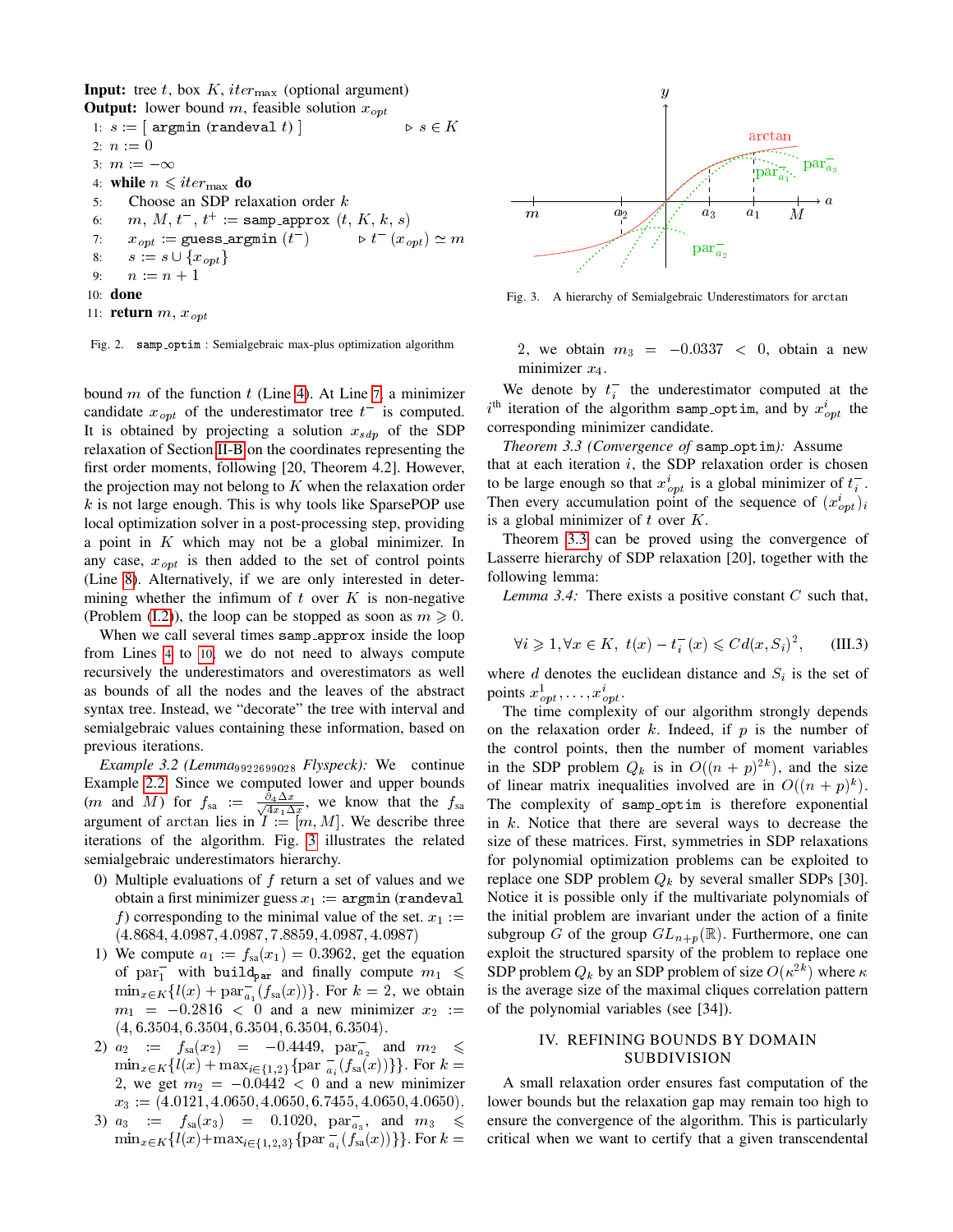multivariate function is non-negative. In this section, we explain how to reduce the relaxation gap using domain subdivision in order to solve problems of the form [\(I.2\)](#page-0-3).

Suppose that the algorithm samp optim returns a negative lower bound m and a global minimizer candidate  $x_c^*$ . Our approach consists in cutting the initial box  $K$  in several boxes  $(K_i)_{1\leq i\leq c}$ . We explain the partitioning of K with the following heuristic.

Let  $\mathcal{B}_{x_c^*,r}$  be the intersection of the  $L_{\infty}$ -ball of center  $x_c^*$ and radius r with the set K. Then, let  $f_{x_c^*,r}$  be the quadratic form defined by:

$$
f_{x_c^*,r}: \mathcal{B}_{x_c^*,r} \longrightarrow \mathbb{R}
$$
  
\n
$$
x \longmapsto f(x_c^*) + \mathcal{D}(f)(x_c^*) (x - x_c^*)
$$
  
\n
$$
+ \frac{1}{2}(x - x_c^*)^T \mathcal{D}^2(f)(x_c^*) (x - x_c^*)
$$
  
\n
$$
+ \frac{1}{2}\lambda(x - x_c^*)^2
$$

with  $\lambda$  given by:

$$
\lambda := \min_{x \in \mathcal{B}_{x_c^*, r}} \{ \lambda_{\min}(\mathcal{D}^2(f)(x) - \mathcal{D}^2(f)(x_c^*)) \} \qquad (IV.1)
$$

<span id="page-5-1"></span>Lemma 4.1:  $\forall x \in \mathcal{B}_{x_c^*, r}, \ f(x) \geqslant f_{x_c^*, r}.$ 

To underestimate the value of  $\lambda$ , we determine an interval matrix  $\widetilde{\mathcal{D}^2(f)} := ([d_{ij}, \overline{d_{ij} }])_{1\leqslant i,j\leqslant n}$  containing coarse bounds of the Hessian difference  $(\mathcal{D}^2(f)(x) - \mathcal{D}^2(f)(x_c^*))$ on  $\mathcal{B}_{x_c^*}}$ , using interval arithmetic or samp approx with a small number of control points and a low SDP relaxation order. We then apply on  $\mathcal{D}^2(f)$  a robust SDP method on interval matrix described by Calafiore and Dabbene in [8], and obtain a lower bound  $\lambda'$  of  $\lambda$ .

By dichotomy and using Lemma [4.1,](#page-5-1) we can finally compute the  $L_{\infty}$ -ball  $\mathcal{B}_{x_{c}^* , r}$  of maximal radius r such that the underestimator  $f_{x_c^*,r}$  is non-negative on  $\mathcal{B}_{x_c^*,r}$ .

## V. RESULTS

<span id="page-5-0"></span>We next present the numerical results obtained with our method for both small and medium-sized inequalities taken from the Flyspeck project.

In Tables [I](#page-5-2) and [II,](#page-5-3) the inequalities are indexed by the first four digits of the hash code. We also indicate in subscript the number of variables involved in each inequality. The integer  $n<sub>T</sub>$  represents the number of transcendental univariate nodes in the corresponding abstract syntax trees. The parameter  $k_{\text{max}}$  is the highest SDP relaxation order used to solve the polynomial optimization problems with SparsePOP. We denote by  $n_{non}$  the total number of POP that have to be solved to prove the inequality, and by  $n_{cuts}$  the number of domain cuts that are performed during the subdivision algorithm. Finally,  $m$  is the lower bound of the function  $f$ on  $K$  that we obtain with our method, i.e. the minimum of all the computed lower bounds of f among the  $n_{cut}$  sub-boxes of K.

The inequalities reported in Table [I](#page-5-2) are similar to the one presented in Example [1.1.](#page-0-2) They all consist in the addition of the function  $x \mapsto \arctan \frac{\partial_4 \Delta x}{\sqrt{dx \Delta x}}$  $\frac{\partial_4 \Delta x}{\partial_4 x_1 \Delta x}$  with an affine function over  $\sqrt{x_i}$   $(1 \le i \le 6)$ .

TABLE I RESULTS FOR SMALL-SIZED FLYSPECK INEQUALITIES

<span id="page-5-2"></span>

| Ineq. id | $n_{\mathcal{T}}$ | $k_{\rm max}$  | $n_{pop}$ | $n_{cuts}$     | $\,m$                            | time        |
|----------|-------------------|----------------|-----------|----------------|----------------------------------|-------------|
| 99226    |                   | $\overline{2}$ | 222       | 27             | $3.07 \times 10^{-5}$            | $20 \, min$ |
| 35266    |                   | $\overline{2}$ | 156       | 17             | $4.89 \times 10^{-6}$            | $13 \, min$ |
| 68366    |                   | $\overline{2}$ | 173       | 22             | $4.68 \times 10^{-5}$            | 14 min      |
| 66196    |                   | $\overline{2}$ | 163       | 21             | $4.57 \times 10^{-5}$            | 13 min      |
| 38726    | 1                 | 2              | 250       | 30             | $7.72 \times 10^{-5}$            | 20 min      |
| 31396    |                   | $\overline{2}$ | 162       | 17             | $\overline{1.03 \times 10^{-5}}$ | 13 min      |
| 48416    |                   | $\overline{2}$ | 624       | 73             | $2.34 \times 10^{-6}$            | $50$ $min$  |
| $3020_5$ |                   | 3              | 80        | 9              | $2.96 \times 10^{-5}$            | 31 min      |
| 33186    | 1                 | 3              | 26        | $\overline{2}$ | $\frac{3.12 \times 10^{-5}}{2}$  | 1.2h        |

Table [II](#page-5-3) provides the numerical results obtained on medium-sized Flyspeck inequalities. Inequalities  $7394_i$  (3  $\leq$  $i \leq 5$ ) are obtained from a same inequality 7394<sub>6</sub> involving six variables, by instantiating some of the variables by a constant value. Inequalities  $7726<sub>6</sub>$  and  $7394<sub>6</sub>$ are both of the form  $l(x) + \sum_{i=1}^{3} \arctan(q_i(x))$  where d is an affine function over  $\sqrt{x_i}$ , where  $q_1(x)$  :=  $\frac{\partial_4\Delta x}{\Delta}$  $\frac{\partial_4 \Delta x}{\partial x_1 \Delta x}$ ,  $q_2(x) := q_1(x_2, x_1, x_3, x_5, x_4, x_6)$ , and  $q_3(x) :=$  $q_1(x_3, x_1, x_2, x_6, x_4, x_5).$ 

| <b>TABLE II</b>                                      |
|------------------------------------------------------|
| <b>RESULTS FOR MEDIUM-SIZE FLYSPECK INEOUALITIES</b> |

<span id="page-5-3"></span>

| Ineq. id | $n\tau$ | $k_{\max}$ | $n_{pop}$ | $n_{cuts}$ | $\,m$                 | time             |
|----------|---------|------------|-----------|------------|-----------------------|------------------|
| 77266    |         |            | 450       | 70         | $1.22 \times 10^{-6}$ | 3.4h             |
| 73943    |         |            |           |            | $3.44 \times 10^{-5}$ | 11 s             |
| 73944    |         |            | 47        | 10         | $3.55 \times 10^{-5}$ | $26 \text{ min}$ |
| 73945    |         |            | 290       | 55         | $3.55 \times 10^{-5}$ | 12 h             |

TABLE III COMPARISON RESULTS FOR RANDOM EXAMPLES

<span id="page-5-4"></span>

| $\boldsymbol{n}$ |        | samp_approx with $k=3$ | intsolver |          |  |
|------------------|--------|------------------------|-----------|----------|--|
|                  | m      | time                   | m         | time     |  |
|                  | 0.4581 | 3.8s                   | 0.4581    | 15.5 s   |  |
|                  | 0.4157 | 12.9 s                 | 0.4157    | 172.1 s  |  |
| 5                | 0.4746 | 1 min                  | 0.4746    | 10.2 min |  |
|                  | 0.4476 | 4.6 min                | 0.4476    | 3.4h     |  |

In Table [III,](#page-5-4) we compared our algorithm with the MAT-LAB toolbox intsolver [27] (based on the Newton interval method [16]) for random inequalities involving two transcendental functions. We denote by  $n$  the number of variables, and by  $m$  the lower bound that we obtain. The functions that we consider are of the form  $x \mapsto \arctan(p(x)) +$  $arctan(q(x))$ , where p is a four-degree polynomial and q is a quadratic form. All variables lie in  $[0, 1]$ . Both p and q have random coefficients (taken in  $[0, 1]$ ) and are sparse. The results indicate that for such examples, our method may outperform interval arithmetic.

## VI. CONCLUSION

We proposed a hybrid method to certify tight non-linear inequalities, combining SDP and approximation of semiconvex functions by suprema of quadratic forms (max-plus basis method, originating from optimal control). The proposed approach bears some similarity with the "cutting planes" proofs